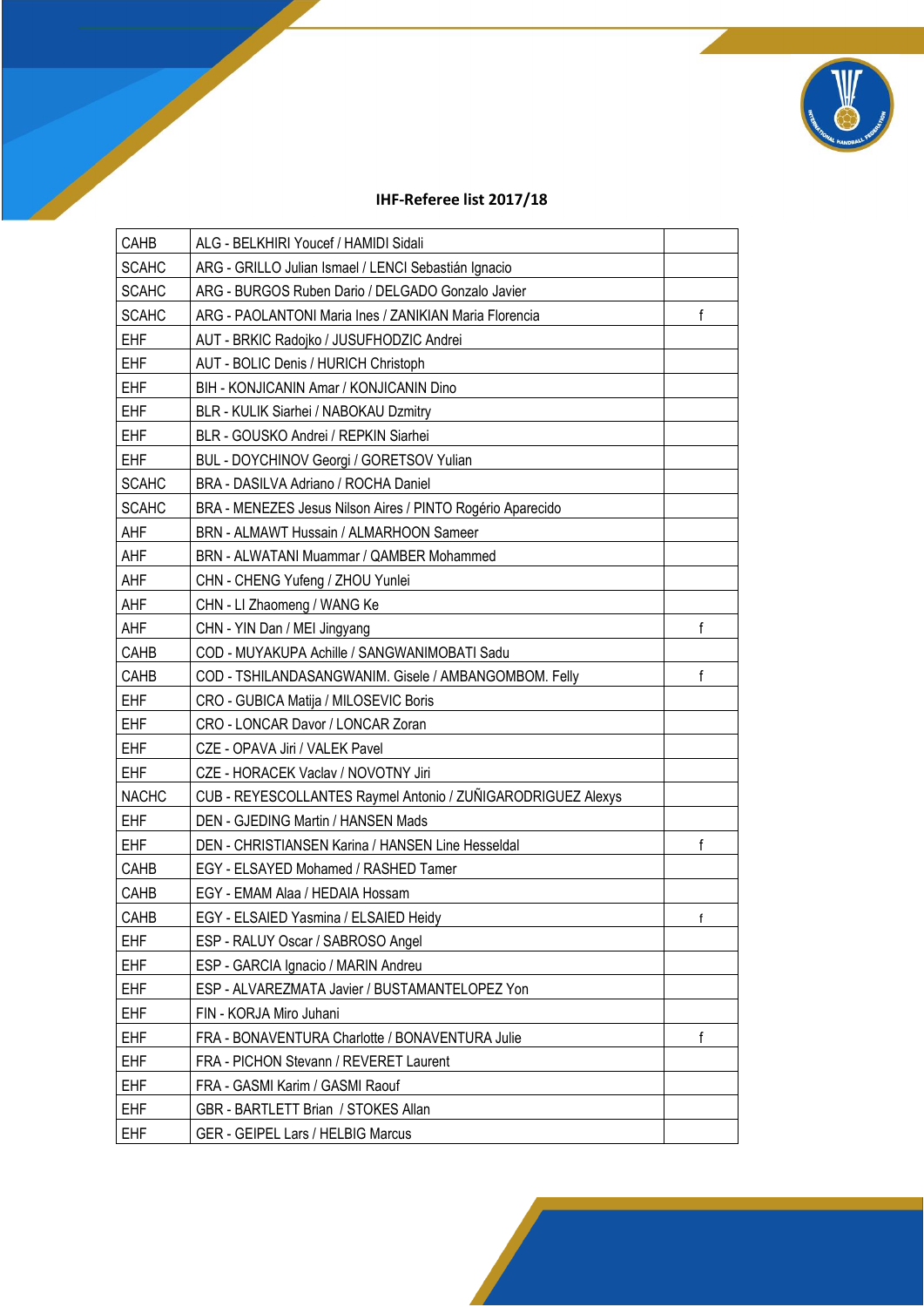

| <b>EHF</b> | GER - MERZ Maike / SCHILHA Tanja                         | f |
|------------|----------------------------------------------------------|---|
| <b>EHF</b> | GER - SCHULZE Robert / TÖNNIES Tobias                    |   |
| <b>EHF</b> | GRE - BETHMANN Andreas / TZAFEROPOULOS Michail           |   |
| <b>EHF</b> | HUN - ANDORKA Miklós / HUCKER Robert                     |   |
| <b>EHF</b> | HUN - HORVATH Péter / MARTON Balázs                      |   |
| AHF        | IRI - KOLAHDOUZAN Alireza / MOUSAVIANNAZHADSADEGHI Majid |   |
| AHF        | IRI - TAWAKOLIATAABADI Mehdi / VALADKHANIAN Saeed        |   |
| AHF        | IRQ - HUSSEIN Khalid Shakir / IMRAN Fadhil Kadhim        |   |
| <b>EHF</b> | ISL - ELIASSON Jonas / PALSSON Anton Gylfi               |   |
| <b>EHF</b> | ISL - SIGURJONSSON Arnar / PÉTURSSON Svavar              |   |
| AHF        | JOR - ALZAYYAT Akram / EIALAWAD Yasser                   |   |
| AHF        | JPN - HONDA Shota / TABUCHI Motoo                        |   |
| AHF        | JPN - HIZAKI Kiyoshi / IKEBUCHI Tomokazu                 |   |
| AHF        | JPN - TOMOKO Ota / SHIMAJIRI Mariko                      | f |
| AHF        | KOR - KOO Bon-ok / LEE Seok                              |   |
| AHF        | KOR - LEE Eunha / LEE Gaeul                              | f |
| <b>EHF</b> | LAT - LICIS Renars / SONDORS Zigmars                     |   |
| <b>EHF</b> | LTU - GATELIS Mindaugas / MAZEIKA Vaidas                 |   |
| <b>EHF</b> | MDA - COVALCIUC Alexei / COVALCIUC Igor                  |   |
| <b>EHF</b> | MKD - NACHEVSKI Gjorgji / NIKOLOV Slave                  |   |
| <b>EHF</b> | MNE - PAVICEVIC Ivan / RAZNATOVIC Milos                  |   |
| <b>EHF</b> | MNE - MITROVIC Novica / VESOVIC Miljan                   |   |
| <b>EHF</b> | NOR - ARNTSEN Kjersti / ROEN Guro                        | f |
| <b>EHF</b> | NOR - KLEVEN Havard / JØRUM Lars                         |   |
| <b>EHF</b> | POL - BARANOWSKI Marek / LEMANOWICZ Bogdan               |   |
| <b>EHF</b> | POL - LESZCZYNSKI Bartosz / PIECHOTA Marcin              |   |
| <b>EHF</b> | POR - FONSECA Ricardo / SANTOS Duarte                    |   |
| <b>EHF</b> | POR - CACADOR Ivan / NICOLAU Eurico                      |   |
| <b>EHF</b> | POR - SA Marta / SA Vania                                | f |
| EHF        | ROU - FLORESCU Diana-Carmen / STOIA Anamaria             | f |
| <b>EHF</b> | ROU - NASTASE Cristina / STANCU Simona Raluca            | f |
| <b>EHF</b> | RUS - ZOTIN Nikolay / VOLODKOV Evgenii                   |   |
| <b>EHF</b> | RUS - ALPAIDZE Viktoriia / BEREZKINA Tatiana             | f |
| <b>EHF</b> | RUS - KIYASHKO Aleksey / KISELEV Dmitriy                 |   |
| CAHB       | SEN - DIOP Cheikh Mohamed Fadel / FAYE Abdoulaye         |   |
| <b>EHF</b> | SLO - LAH Bojan / SOK David                              |   |
| <b>EHF</b> | SRB - NIKOLIC Nenad / STOJKOVIC Dusan                    |   |
| <b>EHF</b> | SRB - MOSORINSKI Ivan / PANDZIC Aleksandar               |   |
| <b>EHF</b> | SRB - ANTIC Vanja / JAKOVLJEVIC Jelena                   | f |
|            |                                                          |   |